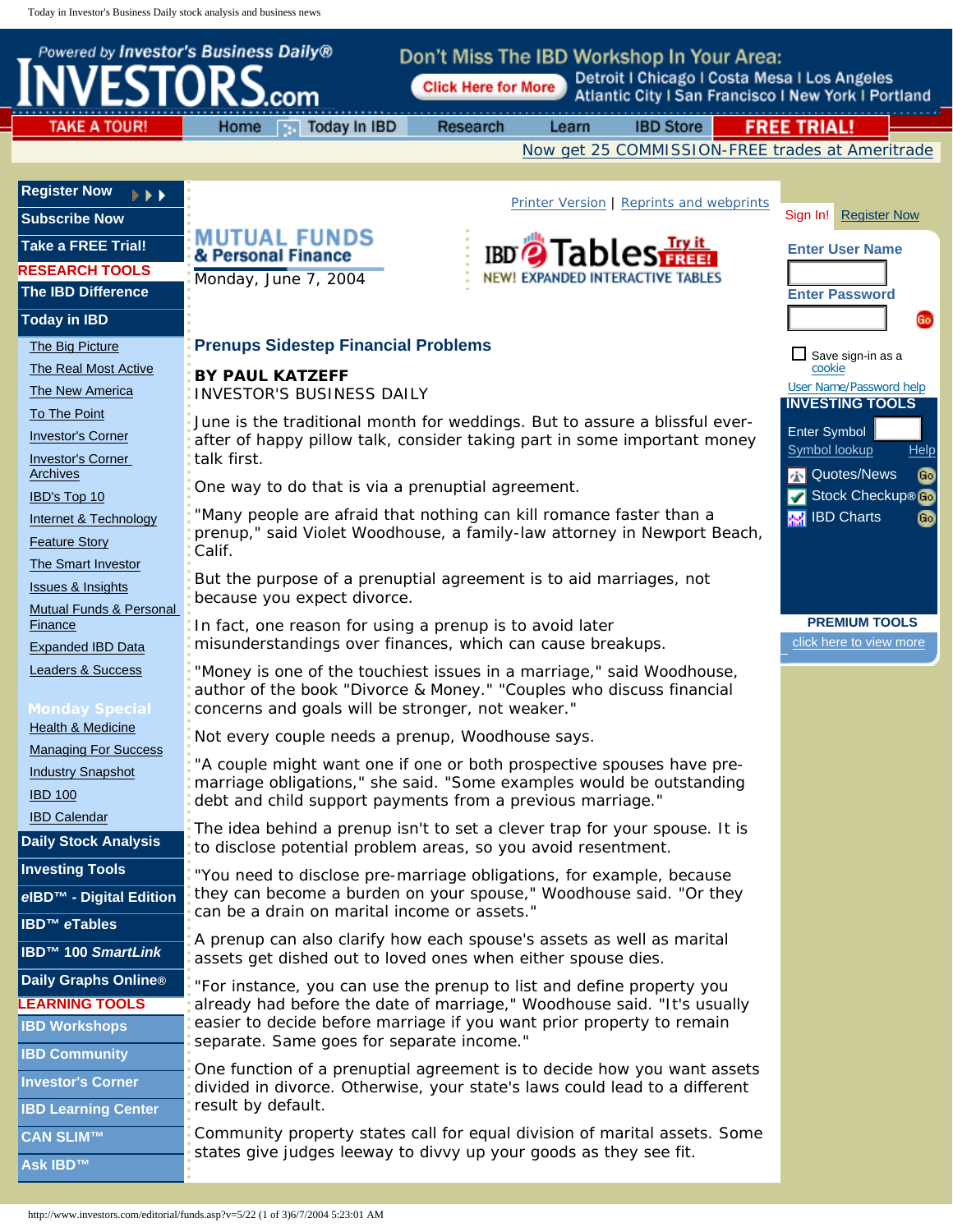Today in Investor's Business Daily stock analysis and business news

| <b>SERVICES</b>                                                  | <b>Odds You'll Need It</b>                                                                                                                                                                                                                            |                                                                             |
|------------------------------------------------------------------|-------------------------------------------------------------------------------------------------------------------------------------------------------------------------------------------------------------------------------------------------------|-----------------------------------------------------------------------------|
| <b>IBD Store</b>                                                 | Prenuptial agreements are becoming more common, Woodhouse says,                                                                                                                                                                                       |                                                                             |
| <b>Contact IBD</b>                                               | because questions arise over disposition of assets when either of two<br>things happens.                                                                                                                                                              |                                                                             |
| <b>About IBD</b>                                                 | "One of those triggering events is divorce," she said. "And there's almost                                                                                                                                                                            | Workshops                                                                   |
| <b>Advertising Info</b>                                          | a 50% chance you'll get divorced. The other event is death, and there's a                                                                                                                                                                             |                                                                             |
| <b>Partnership Info</b>                                          | 100% chance of that happening."                                                                                                                                                                                                                       | <b>Click Here</b>                                                           |
| Ask <sup>I</sup> F                                               | A prenuptial agreement can be especially helpful if you have children<br>from a previous marriage.                                                                                                                                                    | Learn                                                                       |
|                                                                  | Suppose you're planning a second marriage. Well and good. But what<br>happens if you die after remarrying?                                                                                                                                            | directly                                                                    |
| <b>Online Exclusives:</b><br>Make investors.com<br>your homepage | A prenup details how you and your spouse-to-be want to provide for<br>your earlier children. It assures your assets end up where you want. It<br>doesn't leave their disposition up to local courts.                                                  | from<br><b>BILL</b>                                                         |
|                                                                  | And it forestalls fights among kids from several marriages.                                                                                                                                                                                           | <b>O'NEIL</b><br>$\boldsymbol{\nu}$ Advanced<br>chart-reading<br>techniques |
|                                                                  | To be valid, a prenuptial agreement must fully disclose topics. It must<br>also be clear and specific, she says. It should be accompanied by exhibits<br>that document assertions about who owns what.                                                |                                                                             |
|                                                                  | Exhibits can range from copies of property appraisals to the declarations<br>page of an insurance policy, bank statements and brokerage statements.                                                                                                   |                                                                             |
|                                                                  | As a result, your prenup will typically be at least 15 pages in length,<br>possibly much longer.                                                                                                                                                      | $\checkmark$ Short-selling<br>strategies                                    |
|                                                                  | An attorney who drafts an agreement may charge an hourly fee.                                                                                                                                                                                         |                                                                             |
|                                                                  | But an agreement should also jibe with your estate plan. You don't want<br>a prenup to conflict with, say, your will.                                                                                                                                 | $\boldsymbol{\nu}$ Click Here<br>for full<br>details                        |
|                                                                  | For that reason, you may want a prenup drawn as part of your estate<br>planning process.                                                                                                                                                              |                                                                             |
|                                                                  | That means it may not come cheaply. "They can be expensive because<br>they can be part of a detailed, comprehensive process," Woodhouse said.<br>"Also, there's so much financial risk associated with them."                                         |                                                                             |
|                                                                  | Expect to pay at least \$10,000, she says, plus the costs of estate<br>planning. The tab is typically picked up by whichever soon-to-be spouse<br>wants the prenup more. And that party often pays for his spouse's legal<br>review of the agreement. | <b>Click Here</b>                                                           |
|                                                                  | <b>Give And Take</b>                                                                                                                                                                                                                                  |                                                                             |
|                                                                  | If you want a prenuptial agreement to help your relationship rather than<br>spark suspicion, approach it using the No. 1 rule of marriage:<br>compromise.                                                                                             |                                                                             |
|                                                                  | "To the extent you negotiate its provisions, it will cause less hostility,"<br>Woodhouse said.                                                                                                                                                        |                                                                             |
|                                                                  | Some of the topics commonly addressed by prenups:<br>• Marital assets.<br>• Premarital assets.                                                                                                                                                        |                                                                             |
|                                                                  |                                                                                                                                                                                                                                                       |                                                                             |
|                                                                  |                                                                                                                                                                                                                                                       |                                                                             |
|                                                                  | • Retirement assets.                                                                                                                                                                                                                                  |                                                                             |
|                                                                  | • Inheritances.                                                                                                                                                                                                                                       |                                                                             |
|                                                                  | • Insurance.<br>• Estate plans.<br>A prenup can also deal with lifestyle issues.                                                                                                                                                                      |                                                                             |
|                                                                  |                                                                                                                                                                                                                                                       |                                                                             |
|                                                                  |                                                                                                                                                                                                                                                       |                                                                             |

It may spell out whether you plan to have children, and which of you